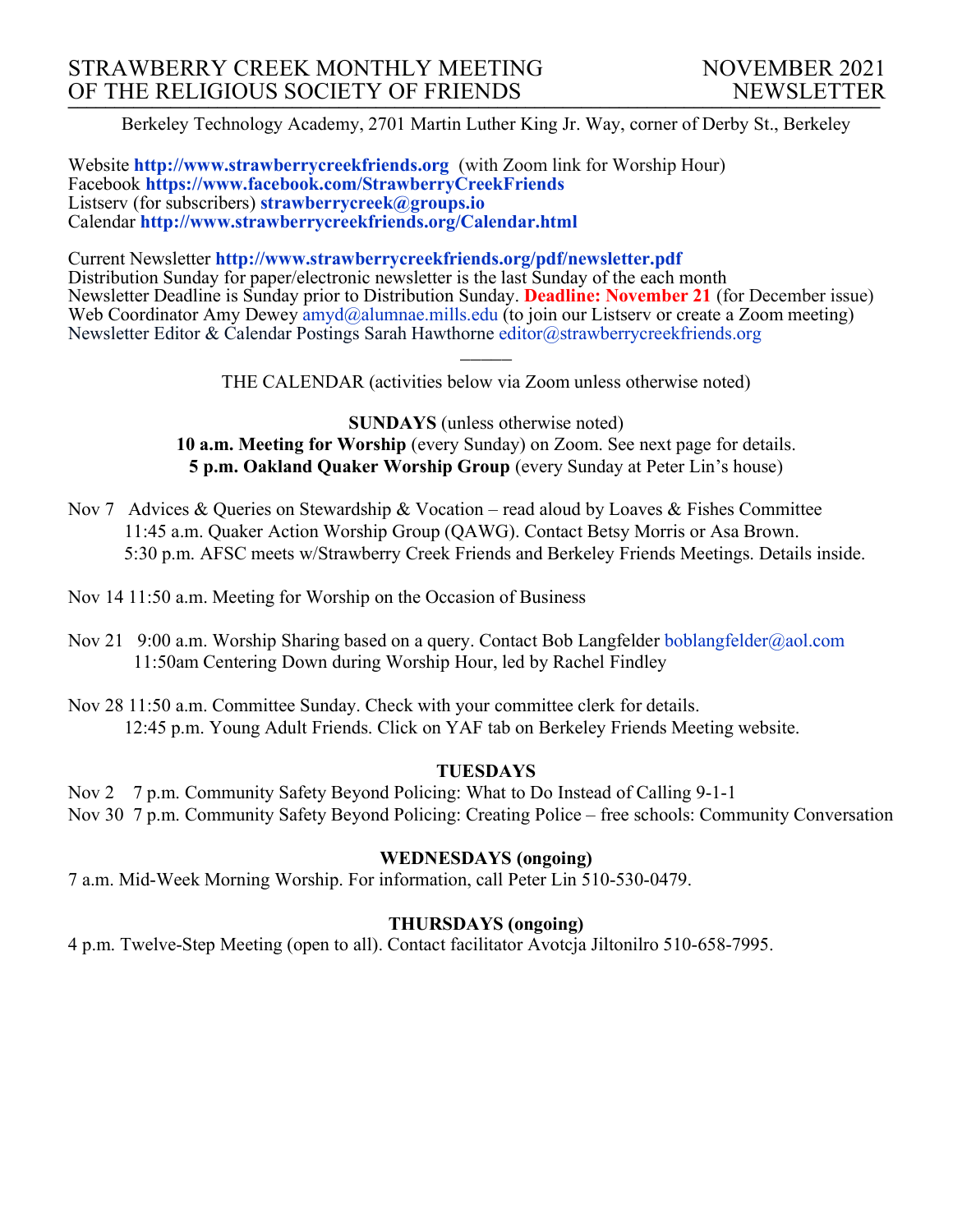# **Strawberry Creek Sunday Worship (Zoom)**

We meet for worship at 10am Sunday mornings via Zoom; link posted on SCMM home webpage **http://www.strawberrycreekfriends.org** The "Virtual Meeting Room" opens earlier at 9:30am. Our worship closes at 11am, followed by holding in the light those in need, announcements, and social time to share. Newcomers are invited to sign the Guest Book on our website homepage.

## **Oakland Quaker Worship Group - Sundays**

Sundays at 5pm the Oakland Quakers meet in person at the home of Peter Lin. Contact Peter or go to their website **http://oaklandquakers.org**

## **Berkeley Friends Meeting (BFM)**

The Zoom link for Sunday worship may be found online. **http://www.berkeleyfriendsmeeting.org**

### **Quaker Center Morning Worship (Zoom)**

Every morning (7:30-8am) Quaker Center Ben Lomond offers worship and once a week it offers worship sharing (Wed at 10am). For these and other Quaker Center events, see **www.quakercenter.org**

### **Quaker Action Worship Group**

At 11:45am the first Sunday of each month, Quaker Action Worship Group comes together on Zoom. QAWG's mission is "To discern how our Quaker practice and tradition can more strongly and fully inform our political activism." QAWG draws from Strawberry Creek Friends Meeting, Berkeley Friends Meeting, and Berkeley Friends Church. For more information, please contact Co-Conveners Betsey Morris or Asa Brown.

# **Sierra Friends Center is BACK!**

Woolman is placing a conservation easement onto its property through the Bear Yuba Land Trust, to permanently protect 240 acres from development. The easement enables the Nisenan tribe to protect their values in the land such as grinding holes, springs, village sites, and other indigenous assets. Woolman wants to serve as a model for how landowners work with tribes toward right relations.

Sierra Harvest (Nevada County farmer advocates) helped Woolman Farm grow food again for the first time in three years! And it has 4000 conifer seedlings growing in a tree nursery in Davis, ready for volunteers to plant at the start of December. Find out more at **https://woolman.org**

# **AFSC Comes Calling…**

On Sunday evening, 7pm November 7, everyone in our Meeting is invited to meet with AFSC who will update us on their strategic plan and other activities. Once a year an AFSC representative personally meets with Strawberry Creek Meeting, usually during our social coffee hour. This year AFSC is connecting with us over Zoom (link on SCMM calendar), in a joint gathering with Berkeley Friends Meeting. The invitation has been extended to us by Jason P, Drucker, Ph.D., Associate General Secretary, Advancement.

## **AFSC series Community Safety Beyond Policing**

The American Friends Service Committee (AFSC) is providing four training series on Tuesdays to explore how communities across the United States are working toward a future where we rely less on police and ensure community safety for all. The first 7pm Tuesday Nov 2 is on "What do we do instead of calling 911". Viewers are asked to watch this beforehand: **https://youtube/wGCP5BufH\_k** The second is 7pm Tuesday Nov 30 "Creating Police-Free Schools: A community conversation." Discussions are sponsored by Strawberry Creek and Berkeley Friends Meetings. For more information, contact David Rutschman or Sarah Tyrell.

### **College Park Quarterly Directories Available**

To get a College Park Quarterly directory, email Sarah Tyrell sarahtyrrell@alumnae.mills.edu Please do not forward your password protected directory to others.

### **FGC Gathering In Person Summer 2022**

Preparations are underway for the next summer's FGC Gathering, titled "...*and follow me*", which will be in-person at Radford University in Radford, Virginia from July 3-9, 2022. FGC is taking extra steps to ensure the health and safety of all those attending Gathering in person. A special COVID working group under the care of FGC's Executive Committee and convened by assistant presiding clerk, Katrina McQuail, has been approved to create a COVID Health and Safety policy for all FGC in-person events, including the Gathering. The goal is to have the policy approved and in place in early 2022. This will allow FGC to share the policy broadly with the community in order to make your Gathering plans accordingly. For more information, see **https://www.fgcquaker.org**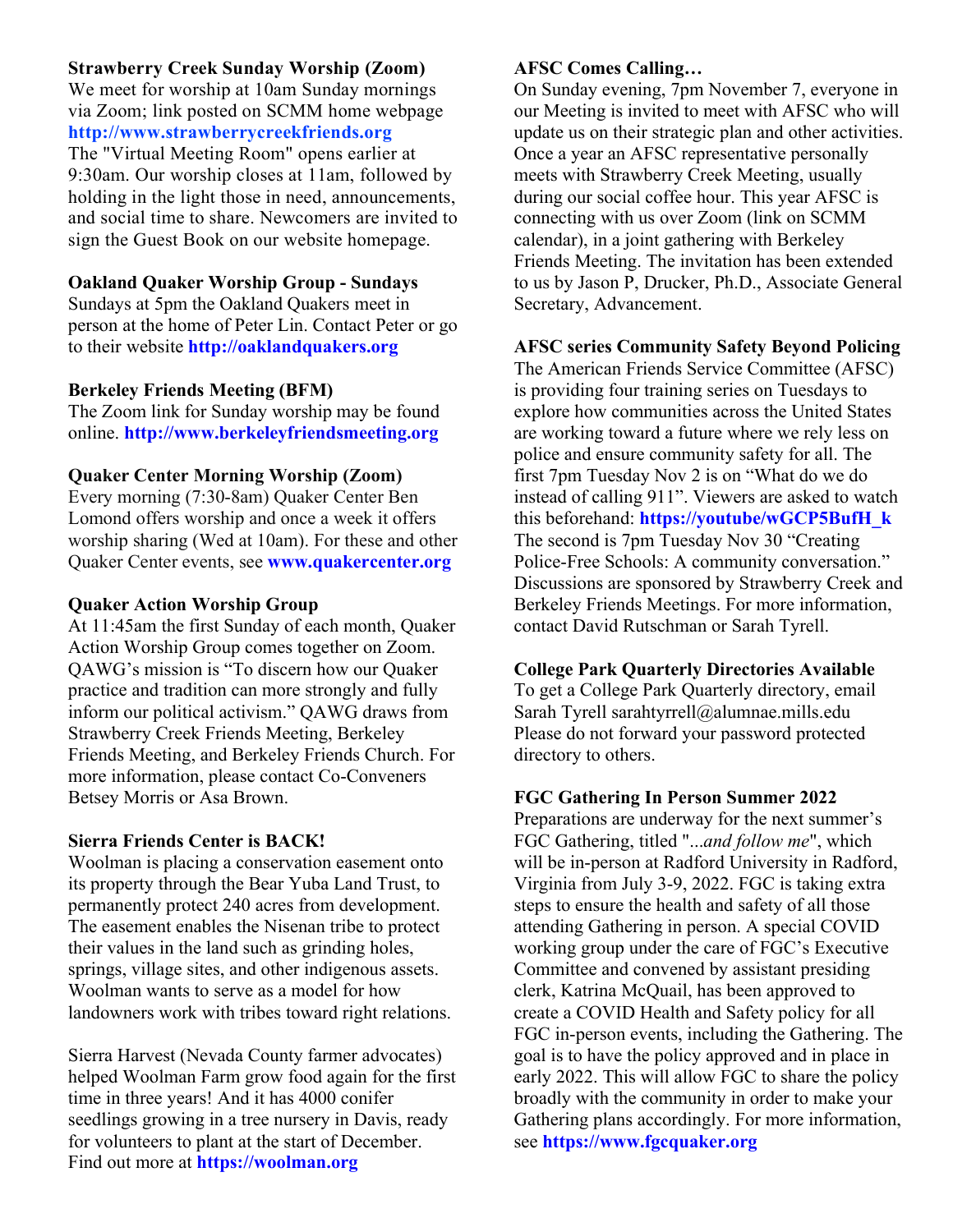*The excerpt below is drawn from Rachel Findley's April 13, 2007, paper for an Earlham College class and is the third and final installment in the series …*

# **Strawberry Creek Friends History**

# **Membership**

After becoming the South Campus Worship Group, Strawberry Creek Monthly Meeting grew numerically in membership, multiplying eightfold in the initial thirty years. The first doubling, from twelve to 25 members, took only three years, from 1976 to 1981, as many attenders joined the newly established Meeting. The second doubling, from 25 to 52 members, took six years, until 1987. The third doubling, from 52 to 103 members, took nine years, until 2006. There have been only two years when membership declined: 1987-1988, with a net loss of two members, and 2006-2007, with a net loss of three members.

These annual membership totals take into account members lost. (Members are continually lost to the meeting, most commonly through relocation but also through death and occasionally through loss of participation.) The statistics in the annual reports are incomplete, but it seems that at least one member is lost for each two people who are admitted to membership. This means that roughly 200 people became members in the first 30 years.

Growth was first mentioned as a problem in 1984, when there were 40 adult members.

The physical growth of our Meeting... has... caused some discomfort... by making more difficult the achievement of intimacy.... [We are] meeting more frequently in small groups both on an informal and an organized basis.

*State of the Meeting 1984*

Growth has periodically been flagged as a challenge ever since that time. Sometimes this challenge has been recognized as a blessing that carries vital energy for outward witness as well as inward reflection. Former members of Strawberry Creek Meeting, many of whom first encountered Quakers in this meeting, are active in Quakerism throughout the world. But more often growth has been seen simply as a challenge.

# **Location**

Strawberry Creek began as a haven of spiritual retirement and refreshment from the very public, highly visible Berkeley Friends Meeting. In the early years, some people expressed resistance to attracting much public notice. (The Meeting did not have a telephone or a listing in the Yellow Pages until 1991, twelve years after its approval as a monthly meeting.)

For over forty years, Strawberry Creek Meeting has met in houses or in rented facilities. The absence of a Meeting House has meant that Strawberry Creek often rents spaces for evening meetings and for day-long or weekend retreats, as well as for worship space. Often, the facilities have been rented from other Quaker groups, particularly Berkeley Friends Meeting (affiliated with Pacific Yearly Meeting) and Berkeley Friends Church (affiliated with Friends United Meeting).

For over ten years (1985-1996), Strawberry Creek rented the Fellowship Hall of Berkeley Friends Church on Sunday Mornings, meeting for worship during the Friends Church's First Day School hour and gathering for after-worship fellowship during the church's worship service. During some of that time, children from both groups attended First Day School together. This experiment in reaching across the branches was only partially successful, because the Church sought education that was more Christocentric than did Strawberry Creek Meeting.

Particularly during those years, relations among the three Berkeley Quaker organizations seemed quite close. The records describe joint involvement in vigils and witnesses, often jointly organized; Quaker Heritage (organized by Berkeley Friends Church); Christian Quaker conferences; and frequent exchange of visits and adult religious education activities. Doug Gwyn, pastor of Friends Church, led sessions on Quaker history for Strawberry Creek Quakerism 101 classes. The Peace and Social Order Committees of all three groups met jointly in the early 1990's. Some in Strawberry Creek Meeting and Berkeley Friends Church had hopes of eventual unification. But currents in the church were flowing in different directions. Finally, in 1996, under pressure from the church, Strawberry Creek Monthly Meeting found other quarters at Shelton's School…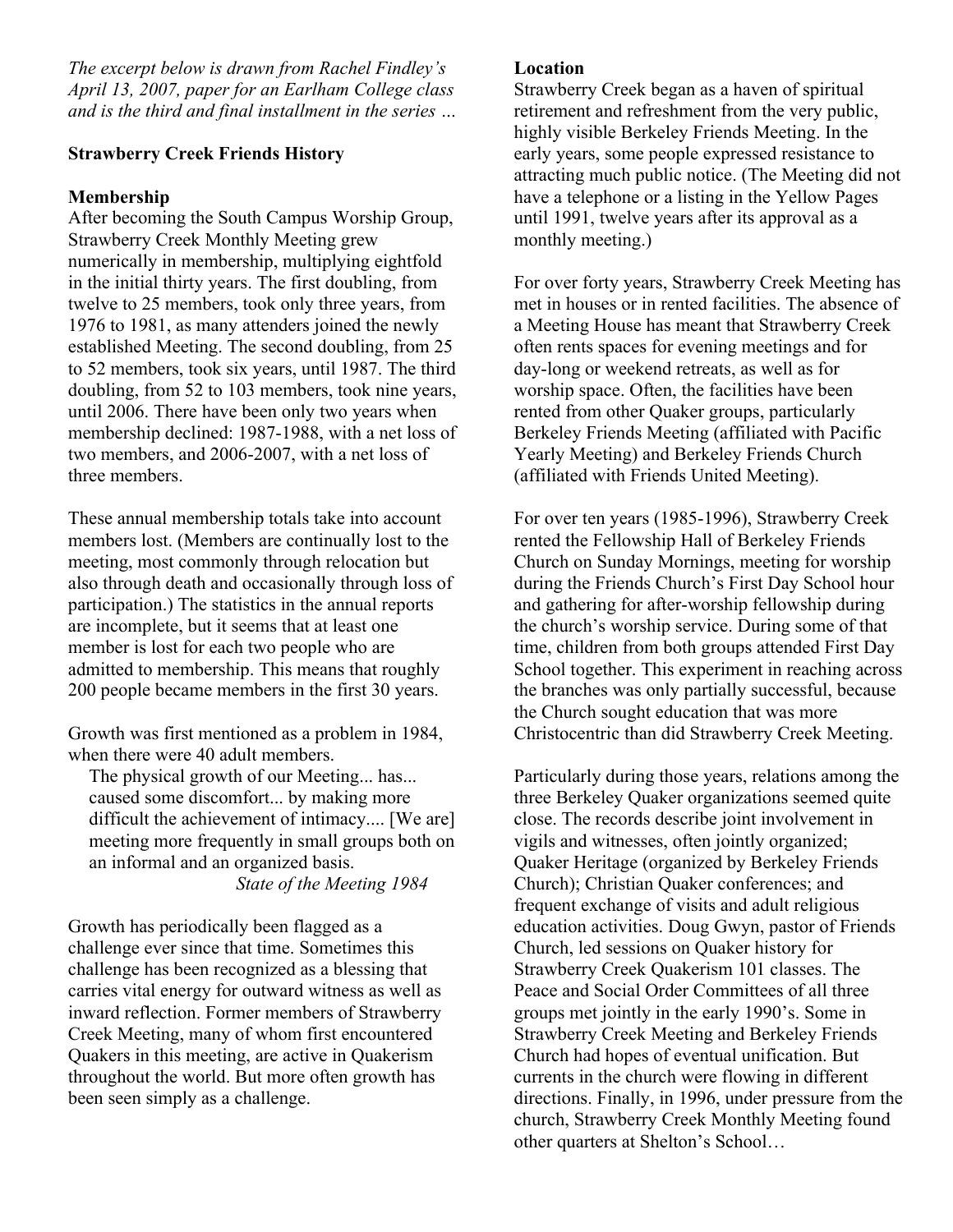Relations among the three groups continued to be cordial, and they still came together, particularly around issues of public witness such as the murder of Quaker Tom Fox in Iraq, and the continued development of nuclear weapons at Lawrence Livermore Laboratories. Members of the groups participate in clearness committees to guide one another's ministry, sing together, and occasionally share worship.

In 2001, after relocation to Berkeley Technology Academy (Berkeley Unified School District), where the Meeting still meets, it was noted that

One similarity between our old and new locations is that both buildings are located on major thoroughfares, but that our Meeting room itself is a bit tricky to find, because it is tucked away behind a gate, marked by a sign that is only displayed on First Days. This is a literal problem, and perhaps also a metaphor for our relationship as a Meeting to the world outside the gates... *State of the Meeting 2001*

Currently (*pre-covid*), the Meeting displays a large banner outside our rental space, and the room where we worship has several easily accessible doors. We keep the door closed that is closest to the street, and ask people to make their way around the building to another entrance. There is some sense that we are still seeking the quiet garden for Meeting for Worship, rather than a public Meeting.

### **Importance of Worship**

Strawberry Creek was founded by people who were hungry and thirsty for worship based in deep, silent, expectant waiting. Throughout its history, Meeting for Worship has been the organizing center of Strawberry Creek Meeting. It may seem accidental that even in the beginning, there was no joint Ministry and Oversight committee, but rather a separate committee for Worship and Ministry. Visitors to Strawberry Creek, and Strawberry Creek members who travel elsewhere, frequently comment on the depth of the worship. Perhaps the existence of a committee with no other agenda but care for the worship has, over the years, created a communal habit of worship.

Two problems with Meeting for Worship are frequently mentioned with distress. One is the large proportion of people who arrive after the stated hour. Another is the occasional Meeting for

Worship, or the entire season of Meetings for Worship, when bodies seems unsettled, vocal ministry is unsatisfying, and the Meeting itself simply does not seem to gather together.

Strawberry Creek Meeting expects its Committee on Worship and Ministry to protect it from those problems, to fence out the jarring distractions, and to help the Meeting for Worship gather together. The Committee prays, plans, and takes action; often the result is helpful.

Perhaps it is unusual in unprogrammed Meetings to have so much nurturing care for Meeting for Worship. Over the years, Worship and Ministry Committee and other committees have responded to developing conditions through prayer, guidance for individuals in vocal ministry, adult religious education, creating pamphlets, prayer, signs, queries, announcements, workshops, extended worship opportunities, and midweek meetings. Learning about vocal ministry, on the one hand, and deepening the centered and listening silence, on the other, have been goals of this work… The Meeting is seeking to discern how we can rely more trustfully on the work of the Spirit, rather than competently solving our problems for ourselves.

## **On the Occasion of Business**

Throughout the documented history of the Meeting, there is much discussion of listening, trust, and unity. Occasionally Friends are reminded to "watch where the Light leads us." Deep worship is recognized as a source of unity, and worship takes place during "Meeting *for Worship* for Business." …

Business meetings in the early years were very long—often four or five hours. In retrospect, some current members remember with nostalgia those meetings, in which everything was discussed as in a committee of the whole: "We weren't rushed, we had time for Quaker process to work." Others have less fond memories. The Clerk of that time recalls "exhaustingly long Meetings for Business—young grad students—I just let them talk, but it was hard on other people."…

The Meeting records, supplemented by memory and interviews, indicate considerable tension around the question of authority… "God" is not mentioned as a source of authority… Early in its development, Strawberry Creek Worship Group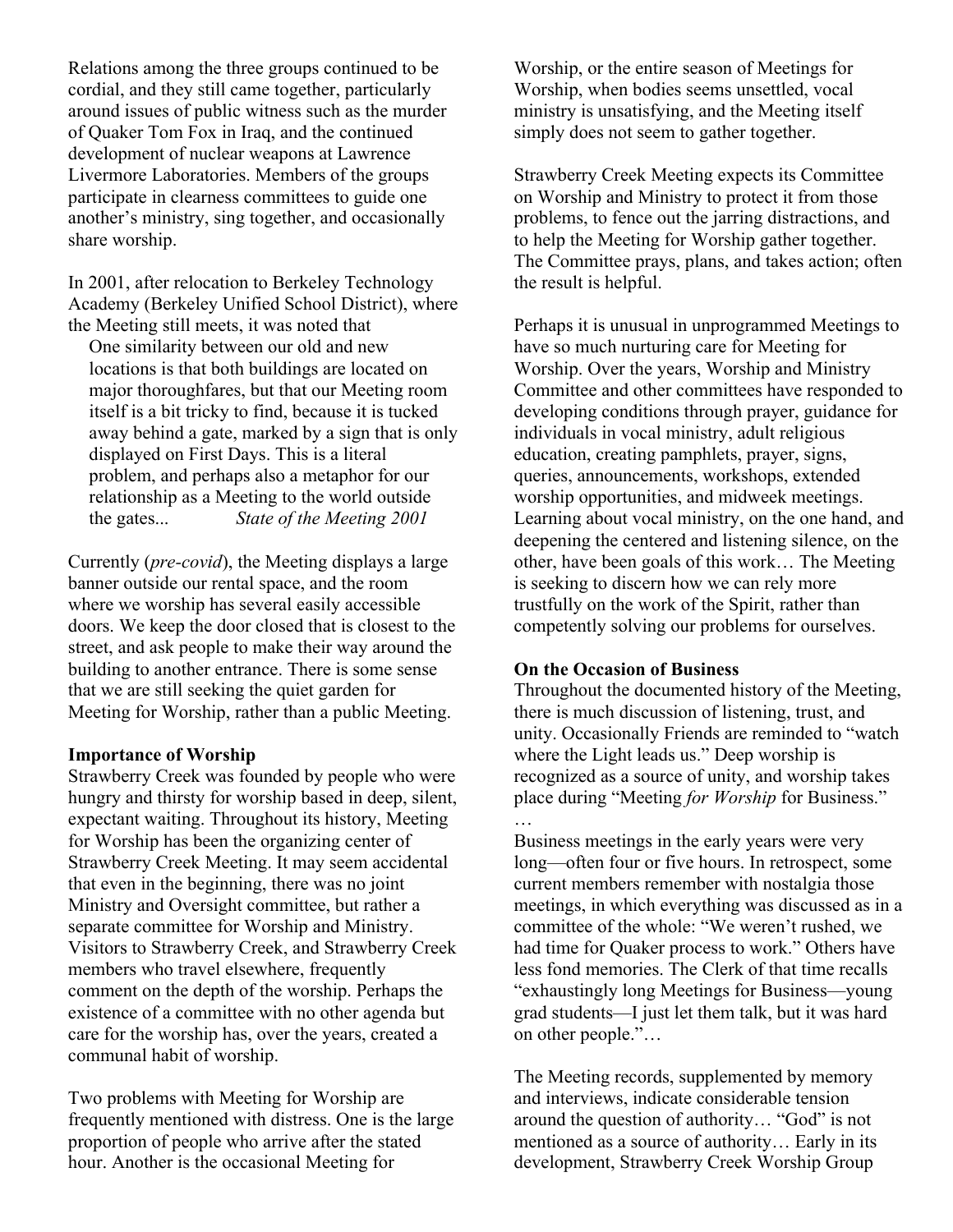was not sure that *Faith and Practice* ought to be used as an authoritative document. One prospective Presiding Clerk sought assurance that the group would follow *Faith and Practice* unless the group came to unity to act otherwise.

This concern about how to use written or traditional authority echoes the struggles of the Beans against the misuse of traditional Quaker process, and the extremely minimal discipline of the College Park Friends Association… As the Meeting matured, *Faith and Practice* became a well-honed tool rather than an instrument of external authority… By 2001 members of Strawberry Creek Meeting were serving on the Faith and Practice Revision Committee which issued the new 2001 edition of Faith & Practice. Strawberry Creek Meeting committees suggested substantive changes to the sections on "Home and Family Relationships" and "Harmony with Nature," which Pacific Yearly Meeting adopted.

There is no evidence of any single leader exerting strong personal authority at any point in the meeting's history. Traditionally, the Meeting has placed great confidence in the work of its committees, whose positions are filled by Nominating Committee. There have been points when difficulties in the nominating process indicate a fear of a few people exerting undue control.

In 1977 and 1978, some objected to an ad hoc naming committee bringing forward names to serve on nominating committee. And some objected to a closed process to season nominations, which saved nominees from potential embarrassment but made the process less transparent.

In 1998, nominating committee was unable to unite on a replacement when a Presiding Clerk withdrew due to family illness. Oversight Committee brought forward the name of the new clerk.

As shown in this sampling of comments from State of the Meeting reports, Strawberry Creek usually does succeed in reaching a deep unity, even on difficult issues, but the process has not seemed to become smoother as years go by:

Tension in Business Meetings...led to discussions of our acceptance of the guidelines in *Faith and Practice. State of the Meeting 1979* Meetings for business are... shorter... but remain a troubled spot, due primarily to inexperience. We are learning to trust our committees. *State of the Meeting 1980*

Conduct of business is more focused. *State of the Meeting 1981*

...sometimes find the process of reaching unity on items of business...arduous... *State of the Meeting 1983*

A lively exchange of views took place in Meeting for Business before the minute was approved, with one member standing aside. *State of the Meeting 1995*

Fewer conflicts seem to underlie our week-toweek interactions than at this time last year. Meetings for Business have also been improving, with better attendance and more silences to wait on the Light. Complex decisions have been made in a spirit of goodwill and seeking.... Our experiences with difficult decisions such as Meeting times and curriculum have required careful attention to many points of view. Our Meetings for Listening have been of great service, and Way has opened for us, above all, through a willingness to experiment and watch where the Light leads us.

*State of the Meeting 1998*

The sense of deep worship has been carrying over into our Meetings for Business. *State of the Meeting 1999*

While the issues change through the years, Meeting for Business seems to remain an area in which ego and misunderstanding must be continually transformed by inward listening… Unity about "small things" – where and when to meet, whom to nominate – seem more difficult than big questions. Meeting for Business seems to test all of our humility, compassion, imagination, listening skills, and ability to yield to the wisdom of the Spirit rather than our own wisdom. We must work for unity every time; the inward voice cannot be heard through routine tricks. We have to get our own voices and our own ideas out of the way, to make room for the deeper wisdom. "It don't get easy."

For example, in 2006 the Meeting was shaken by the arrival of an attender who was an avowed "hebephile" (the erotic preference for pubescent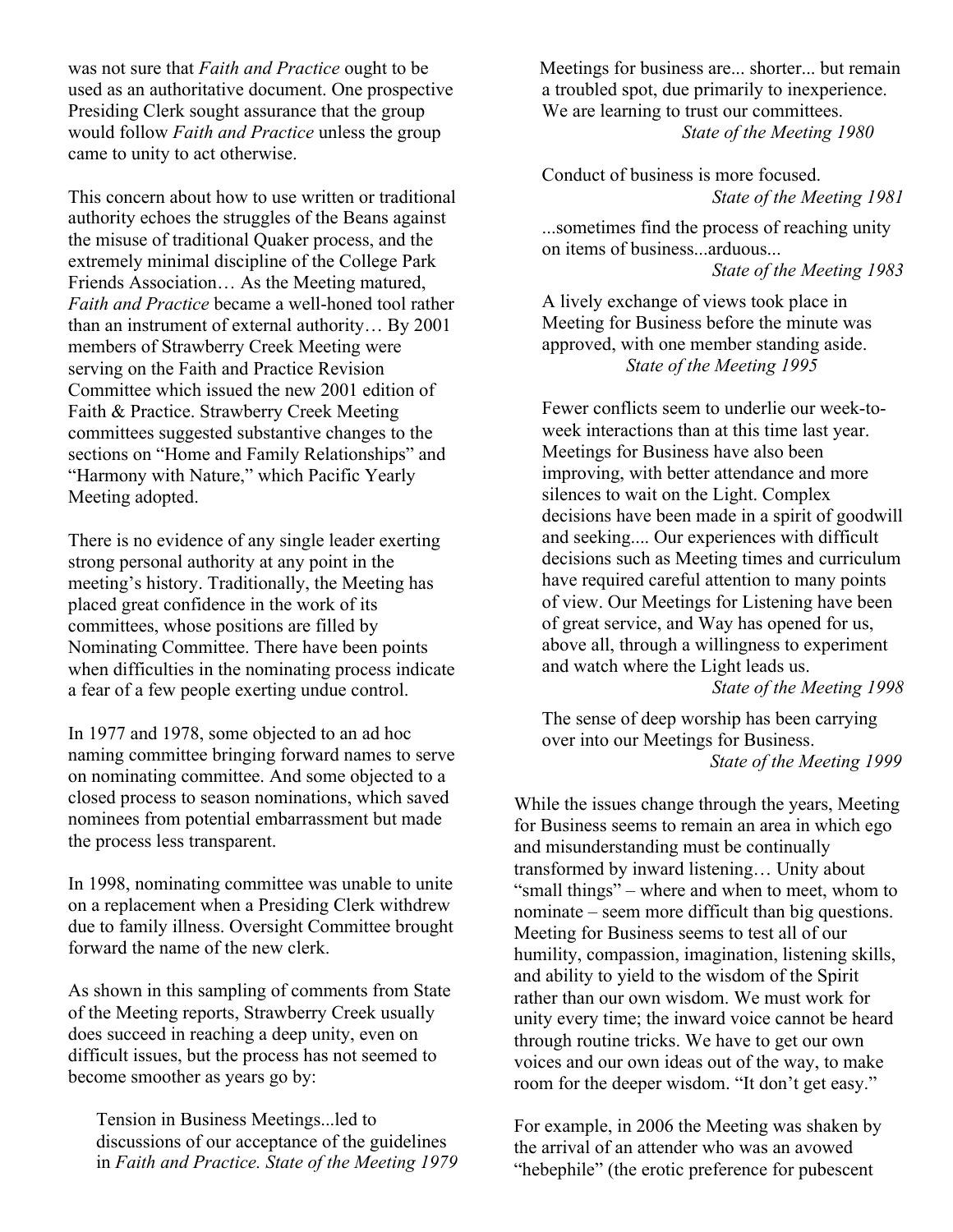children, roughly ages 11-14). As far as the Meeting was aware, he did not sexually abuse any of the Meeting's children, but many hours were spent addressing issues of boundaries, safety, and inclusivity. The result was a stronger and more formal policy on child safety, as well as increased sensitivity to better supervision and making the Meeting site facilities appropriate for children.

## **Same Sex Marriage**

Concern for the lives of people with different sexual orientations has run through Strawberry Creek's history. At least two presiding clerks have been lesbian. In 1988, the community began to meet in dialogue on same-sex marriage. After four years of hard work, hurt feelings, mutual incomprehension, and tender listening to one another and to the voice of the Holy Spirit, Strawberry Creek Meeting united on a minute on same-gender marriage in 1992.

The minute states that all couples, regardless of sexual orientation, will be offered the same support, clearness process, and meeting for worship on the occasion of marriage. This minute was forwarded to Pacific Yearly Meeting in 1996 for consideration, as PYM discusses its own minute on equality of marriage rights.

In 1996, the Meeting also welcomed "the growth in the number of gay, lesbian, and bisexual members and attenders." A same-sex marriage under care of Strawberry Creek Meeting took place in 1998. In 2004, several same-sex couples from Strawberry Creek Meeting were married in civil ceremonies at San Francisco City Hall.

### **Role of Activism**

Strawberry Creek Meeting gathered during a time of great social and political turmoil, played out in the streets of Berkeley and on the campus of the University of California at Berkeley, as well as reported in the news media. Strawberry Creek Meeting worked very hard to keep the noise and commotion of the political struggle from drowning out the centered quiet of Meeting for Worship… In this, they resemble Joel Bean in his attempt to retire from the struggle in Iowa to the peace of San Jose.

Members of the Strawberry Creek community have felt a strong tension between the need for a place to retire from conflict and gain refreshment from the

Divine Center, and the sense of responsibility to take action as a witness in the world.

Many individuals find expression for their concerns for social justice outside the Meeting. Members of Strawberry Creek Meeting, in small groups and individually, have been very active in personal and public work to express Friends' testimonies through action in the world.

Across the decades, Strawberry Creek Meeting has expressed a desire for an elusive sense of corporate witness.

What are we, as a Meeting, doing to fulfill our commitment to social justice, civic responsibility, and peace? *State of Meeting 2001*

Although many individuals [are] active on peace and social concerns, we do not currently find ourselves called to... witness as a Meeting. *State of Meeting 1981*

From making public statements on ballot issues to worshipping in public during times of mourning, the Meeting has taken corporate action. There have been long periods when the Meeting seemed to bubble…with witness in the world. The period 1983-1993 seems particularly rich in witness. Friends who were part of these actions, which included civil disobedience, running a food pantry, building houses, worldwide travel, and sanctuary for political refugees, speak of them with joyful reflection in their faces. There may have been no central corporate action, but there was a strong sense of a supportive community network that supported and celebrated the brave, persistent, and faithful witness of so many community members.

Later Strawberry Creek Meeting began to develop corporate witness around care for the earth. Meeting adopted a Dime-a-Gallon program to voluntarily tax members for carbon use, and to use funds raised to mitigate environmental damage…

*[The Meeting is now deeply engaged in exploring issues related to Power, Privilege, and Race, led by a group of that name. Who we are in the world is an ever unfolding discovery.]*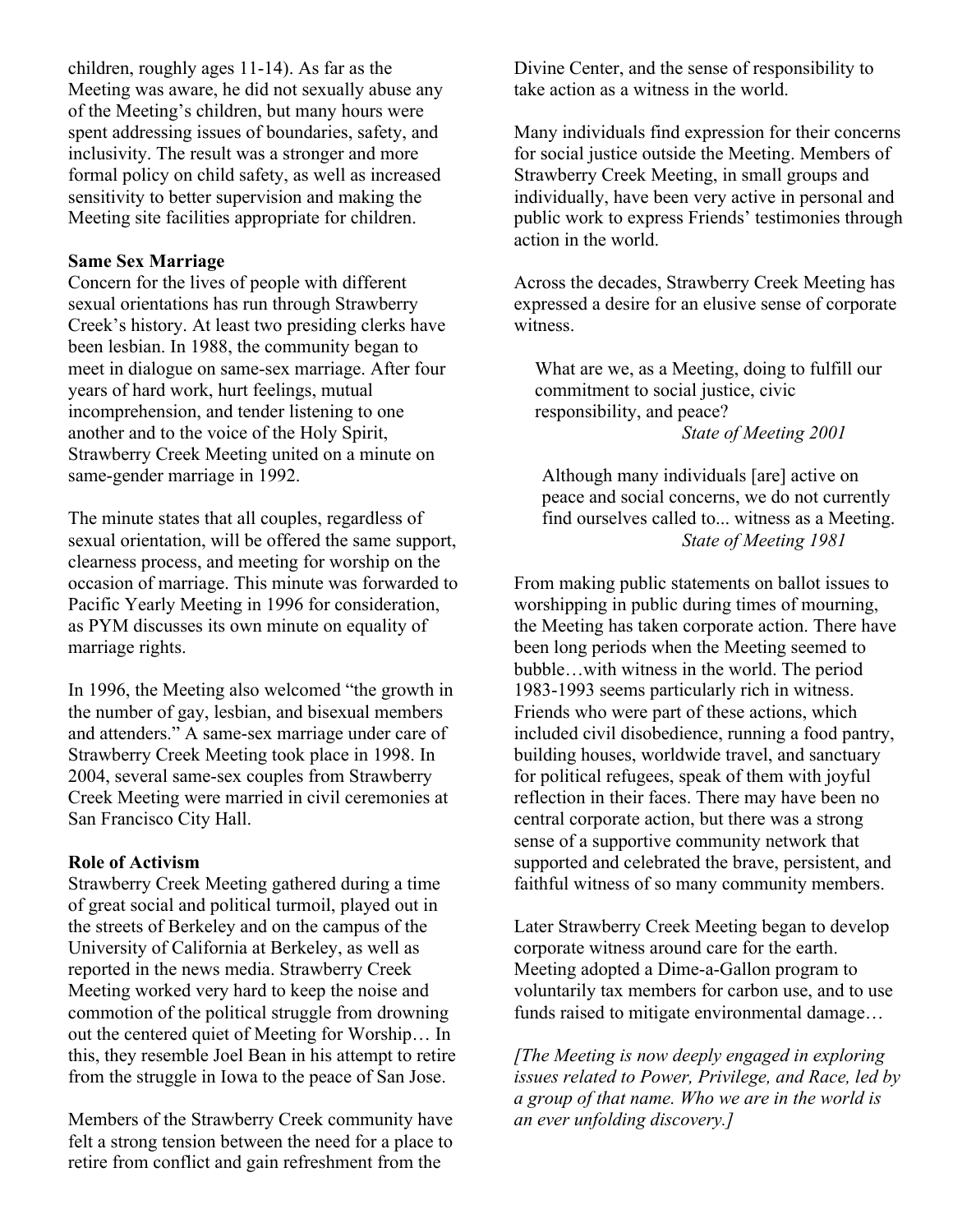# **Strawberry Creek Monthly Meeting Meeting for Worship on the Occasion of Business October 10, 2021 draft minutes**

*For review and approval at November Business Meeting*

Meeting for Business opened at 11:50 a.m. with silent worship and was conducted via Zoom. Beth Wrightson clerked the meeting. 30 Friends were present.

Rachel Findley shared the reflections of the First Day Children's Program Committee on the Advices and Queries on Social and Civic Responsibility. She shared a quote from William Penn: "It is a reproach to religion & government to suffer so much poverty & excess."

The Clerk reviewed the agenda, which had been posted by the Recording Clerk to groups.io on October 8.

The Recording Clerk read the minutes for the September, 2021, Meeting for Business. The minutes were approved with the following modifications,

- "The [August] minutes were adopted" was changed to "The minutes were approved."
- The spelling of David Rutschman's name was corrected.
- More detail was added to the report on Pacific Yearly Meeting's Annual Session.
- Our Yearly Meeting was consistently referenced as PacYM. This differentiates us from Philadelphia Yearly Meeting.
- The ambiguous term "The clerk" was replaced with "Strawberry Creek's clerk."
- Gabriela Alvarado Portillo's name was corrected throughout the minutes.
- The responses to the query on becoming an actively anti-racist faith community were refined.

## **Query**

The clerk read the query: "*We are reminded to consider how our work and decisions today support SCMM in becoming an actively anti-racist faith community."*

# **Correspondence and Clerk's Business**

The Clerk shared an announcement from Nathan Moon regarding Ujima Friends Meeting and Ujima Friends Peace Center in Oakland. The announcement included several of the services that Ujima Peace Center will offer the community. Nathan will post more on the listserv in coming weeks.

The Clerk shared thank you letters from Friends World Committee for Consultation and Friends Committee on Legislation of California for our annual donation, and from the Oakland LGBTQ Community Center for the Community Sharing Fund donation of \$3,000.

**Old Business** - There is no old business.

**New Business -** Peace Earthcare and Social Witness (Larry Strain) has decided to give a \$100 donation to Berkeley Reparations /Reparations Now! The committee would like the gift to come from the meeting as a whole. The fundraising campaign is to ensure that a reparations initiative, to be funded by a parcel tax, has a place on the November, 2022, ballot. The GoFundMe site is https://www.gofundme.com/f/berkeleyreparations. A more detailed report on the initiative will be on the agenda at next month's Business Meeting, to allow the Meeting to decide whether to participate as a whole in the donation. A friend suggested that a donation from the whole Meeting might be more than \$100.

# **Reports**

**Worship and Ministry** (Judith Schumacher-Jennings) reported that Laura Miller has advised that we can resume in-person gatherings, with open windows, masks, and vaccination. Elizabeth is communicating with Berkeley Tech about whether their air circulation is sufficient to meet with windows closed. The committee is exploring the technology that will allow people who cannot attend in person to participate.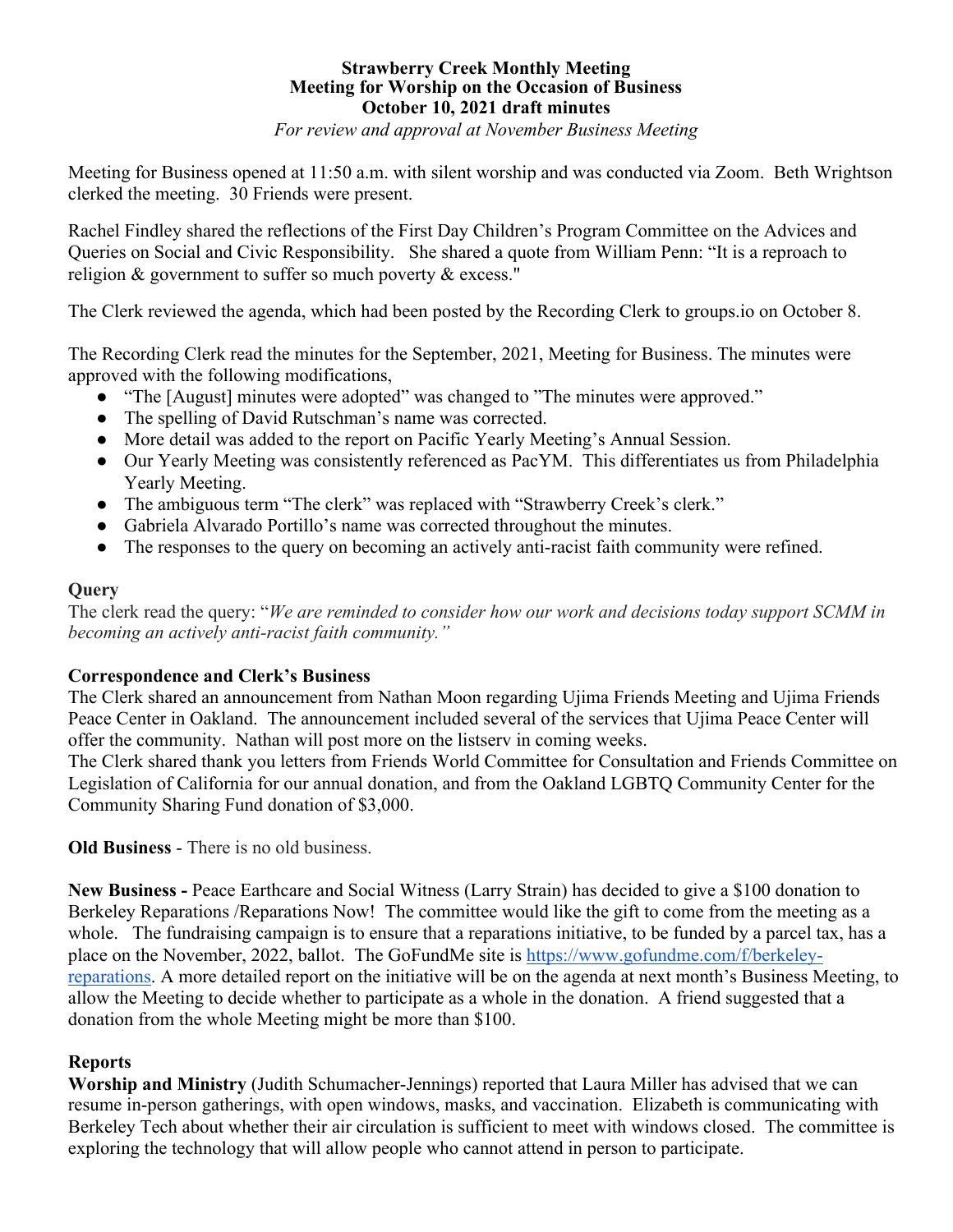When we are closer to opening, the committee will schedule another Listening meeting to present modified reopening guidelines, and to take questions and feedback. In the meantime please feel welcome to share your thoughts with Judith and/or Ralph, co-clerks of Worship and Ministry.

**Communications Committee** (Sarah Hawthorne) reported on its work. After discernment, Communications Committee has concluded that they will not be subscribing to monthly Meeting electronic newsletters, but we will continue to subscribe to printed copies of Quaker publications such as Friends Journal and Western Friend. The Committee will also support our Meeting in accessing the newsletters of other Meetings (most are available online).

The committee is undertaking a redesign of the Meeting's website, in order to better meet Meeting's needs. The hope is to develop a website more flexible and accommodating to the information that Communications Committee is not able to currently post, to use a website program with which a greater number of people are familiar (and can therefore make changes/ additions), and to create an appearance that is more contemporary. In designing the homepage, the top priority will be to make information needed by a newcomer up front and easy to see on the homepage. Communications Committee intends to construct the new website using members of the committee rather than hiring an outside contractor. The committee asks Friends to send photos (past or future) of Strawberries in action - not just standing still and looking at the camera. Photos should be labeled with names of those pictured, date taken, and a general description/label of the activity/event. So far they have most seriously considered two web building programs: Quaker Cloud and Wix. At this point, the committee's sense is that Wix is the better solution.

**Care of the Meeting Committee** (Stephen McNeil) has appointed Rick Herbert, Joyce Samati, and Leonard Joy as a clearness committee for Chris Hogness. People who have concerns about Chris' membership request or about approving people as members who are living far away are welcome to contact Care of the Meeting. Stephen suggested that we refrain from creating a new category of "remote Friend."

# **Query**

The Clerk invited us to contemplate the query: *"How did our work today support us in becoming an actively anti-racist faith community?"* One Friend shared that our Meeting has several members who are actively involved in an accompaniment team supporting an immigrant from Latin America.

# **Announcements**

Next Meeting for Business will be November 14th, 2021 at 11:50 a.m.

Clerks' and Representatives' Gathering, Saturday October 23rd, 10:00 a.m. to Noon (on Zoom) Stephen McNeil, Care of the Meeting Committee.

Power, Privilege, and Race Subcommittee (Susan Burr) The committee is organizing a showing and discussion of PBS documentary Foreigners in Their Own Land. Oct 31 at 11:50am. Details will be shared via groups.io.

Peace, Earthcare, and Social Witness Committee (Larry Strain). The committee is organizing a discussion of Beyond Community Policing, with AFSC and Berkeley Friends Meeting. It will take place November  $2<sup>nd</sup>$  7:00 to 8:30 p.m.

Avotcja Jiltonilro spoke of the need in Puerto Rico. Friends who wish to help are invited to send contributions to her. Details are on her Facebook page. She also invited Friends to attend a concert at Berkeley Conservatory of Jazz 5:30 on the evening of October 10th.

The Meeting closed with worship at 1:20 p.m. Respectfully submitted, Beth Wrightson, Acting Clerk, Ralph Murphy, Acting Alternate Clerk, Paul Jolly, Recording Clerk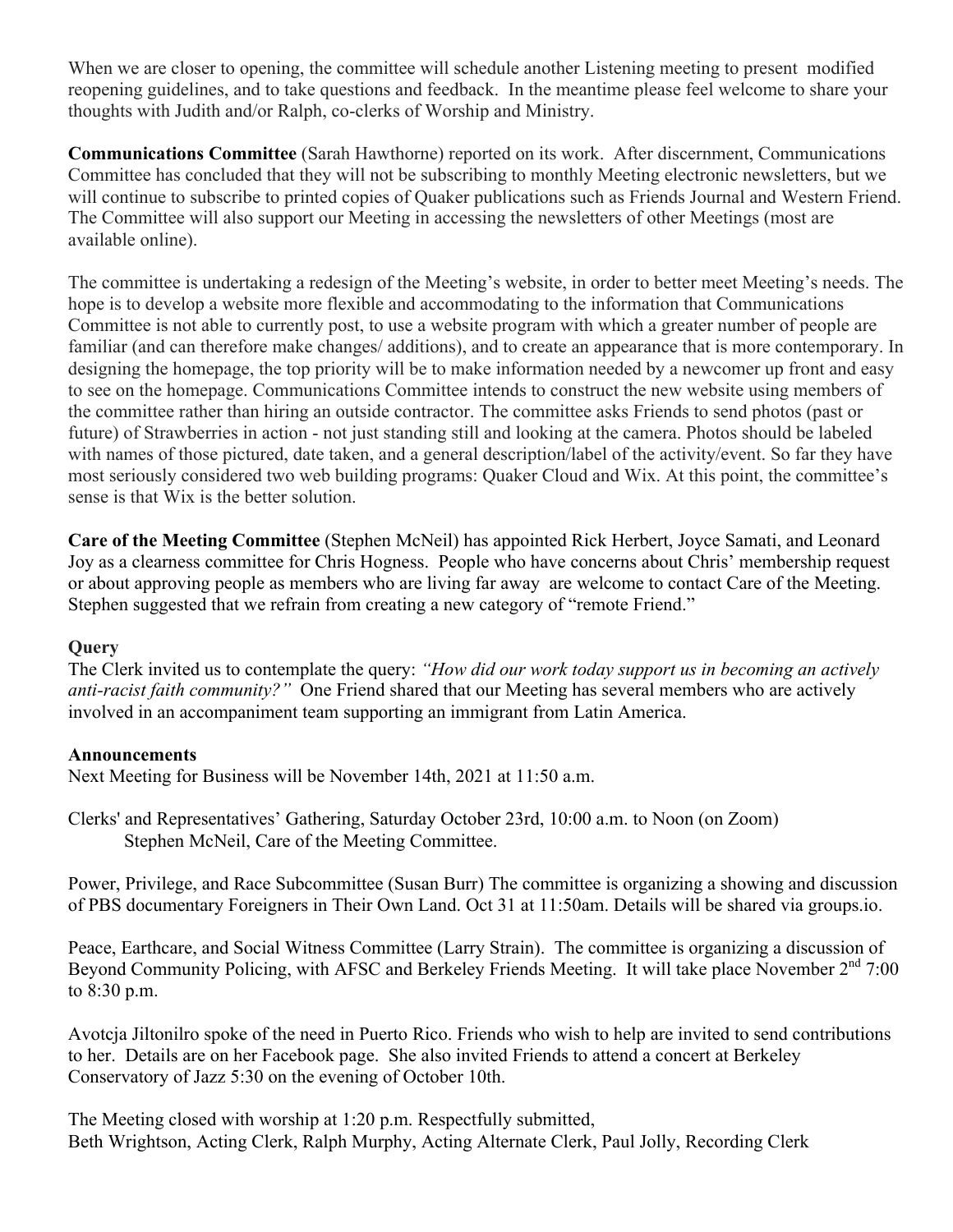

*Reflections on Advices and Queries for* **Social & Civic Responsibility** By First Day Children's Program Committee

As we talked about the Advices and Queries on Social and Civic Responsibility, the First Day Children's Program Committee responded as individuals, as a committee working with the Meeting's children and their families, and on behalf of Strawberry Creek Monthly Meeting as a whole community.

Speaking for ourselves, we talked about how hard it can be to see what is right to do, and do it even when social and governmental norms conflict with right action as we see it.

—trying to intervene to support a woman who was being mistreated by a policeman

—Offering a writing class, and snacks, to people with mental illness who have recently been homeless

—Understanding that people with privilege can become homeless or mentally ill.

—Knowing what is beyond our sense of safety, and how that changes as we grow older.

"There but for the grace of God go I."

"I gave up my values to be more safe"

" it doesn't feel good to have more."

"Maybe it's time for younger people to take up the actions"

"What will people think? What do I think?"

William Penn said "It is a reproach to religion & government to suffer so much poverty & excess." He speaks to our world today as truly as he spoke back then.

"People at farmers' market with their baskets, people living in the streets nearby: could I talk with them about how it came about to be that way?" "Feeling like a hypocrite living with paradoxes"

"I can get self-righteous and judgmental when I see my siblings embracing their privilege…"

"going on trips,"

"flying into space,"

"converting backyard housing into a gym…"

"I take food down to the homeless encampment.."

it matters what i do and what i try to do…

"smiling… can change the world"

We should pray and seek clearness not only when we are considering noncompliance with a law, but also while we are in action.

Speaking for the Children's Program Committee, we saw that children can help us stop taking things for granted that we may not question.

"Children. Learn from them."

"Working with kids, doing service with kids, helps the kids & also us."

"A child came to us so shy they didn't speak. The other kids helped to bring them out of their shell, and the shy child "flowered.""

"Get out of their way so they can grow; that is helping society deeply."

Speaking for Strawberry Creek, we asked, "How does what we're doing help change the system?" We work with Quaker organizations like FCLCA, FCNL, OEW and others to change laws, policies, and actions. We are reaching out to local organizations that aren't necessarily Quaker to help us join with our community to make changes toward a better society. We work with Youth Spirit Art Works to bring a vision of Beloved Community into the world.

We have spent much effort to dismantle racism within and around ourselves. Some committee members wondered if we can also work on other kinds of injustice and suffering, such as refugees and migrants, people with mental illness, and poor and homeless people.

Friends are advised to pray before acting on a law that is contrary to God's law, as well as to speak with the Meeting, family members  $\&$  all who might be affected by the decision. Praying and seeking guidance throughout one's engagement may be very important, not only initially before acting.